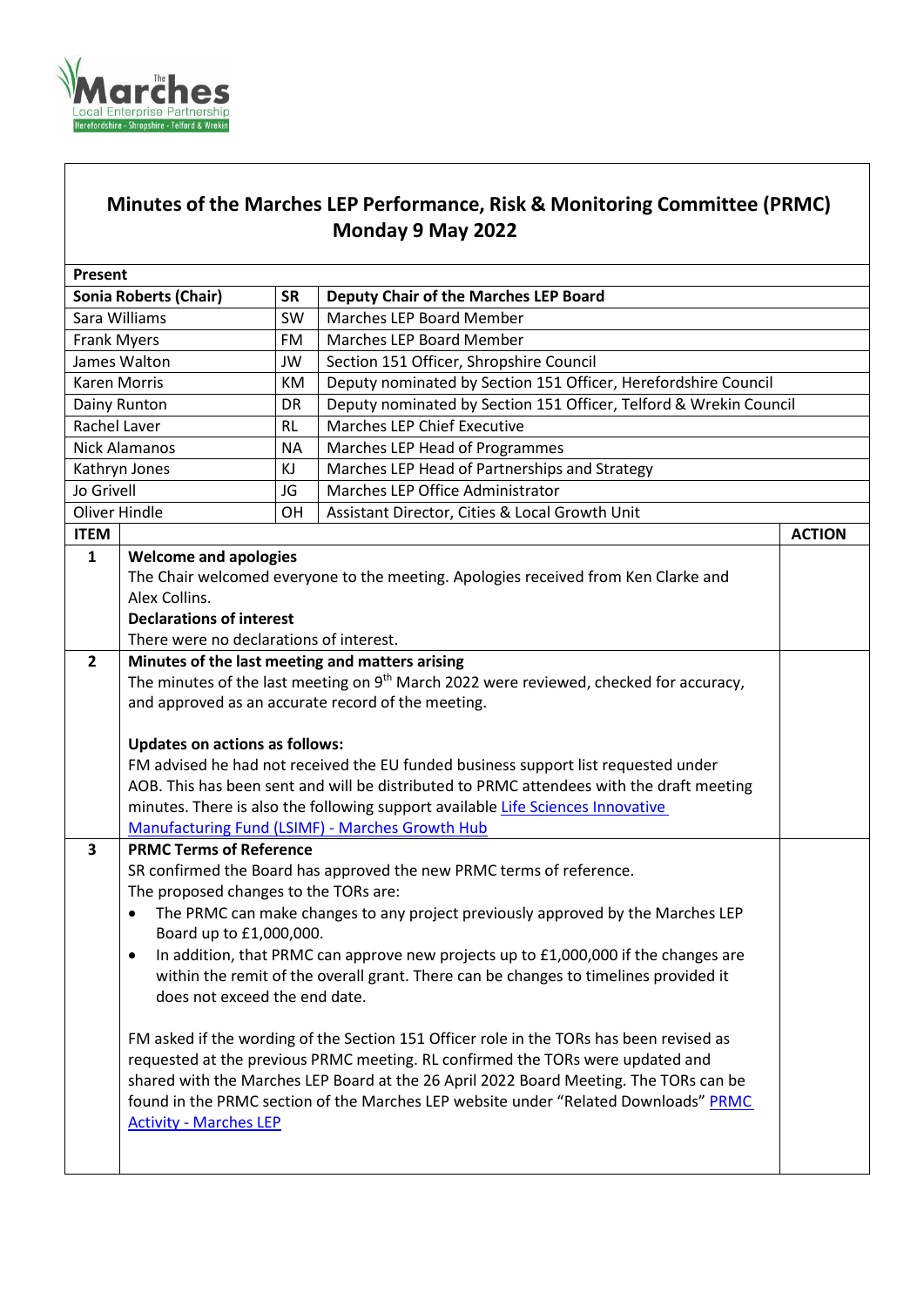

|   | Herefordshire - Shropshire - Telford & Wrekin                                                                                                                                                                                                                                                                                                                                                                                                                                                                                                                                                                                                                                                                                                                                                                                                                                                                                                                                                                                                                                                                                                                                                                                                                                                                                                                                                                                                                                                                                                                                                                                                                                                                                                                                                                                                                                                                                                                                                                                                                                                                                                                                                                                                                                                                                                                                                                                                                                                                                                                                                                                                                                                                                                                                                   |                           |
|---|-------------------------------------------------------------------------------------------------------------------------------------------------------------------------------------------------------------------------------------------------------------------------------------------------------------------------------------------------------------------------------------------------------------------------------------------------------------------------------------------------------------------------------------------------------------------------------------------------------------------------------------------------------------------------------------------------------------------------------------------------------------------------------------------------------------------------------------------------------------------------------------------------------------------------------------------------------------------------------------------------------------------------------------------------------------------------------------------------------------------------------------------------------------------------------------------------------------------------------------------------------------------------------------------------------------------------------------------------------------------------------------------------------------------------------------------------------------------------------------------------------------------------------------------------------------------------------------------------------------------------------------------------------------------------------------------------------------------------------------------------------------------------------------------------------------------------------------------------------------------------------------------------------------------------------------------------------------------------------------------------------------------------------------------------------------------------------------------------------------------------------------------------------------------------------------------------------------------------------------------------------------------------------------------------------------------------------------------------------------------------------------------------------------------------------------------------------------------------------------------------------------------------------------------------------------------------------------------------------------------------------------------------------------------------------------------------------------------------------------------------------------------------------------------------|---------------------------|
| 4 | Local Enterprise Partnership<br><b>Review Integration of LEPs</b><br>RL advised that four working groups have been formed and Marches LEP is in Pathway 2.<br>The first meeting was held on Wednesday 27 April; however, RL and Mandy Thorn could<br>not attend due to other commitments. They will attend future working groups.<br>Mark Livesey from the LEP Network updated RL and there was not much to report on so far<br>from the working groups, as everyone is navigating their way through new processes.<br>There was not a lot of detail in the letter to advise what was required of LEPs and therefore<br>understanding is continually evolving. For example, it had been thought that the LEP could<br>bid to be an Employer Representative Body, however, the published guidance states LEPs<br>are precluded from bidding to be an ERB.<br>The West Midlands LEP Chief Executives agreed to brief all private Board Members on the<br>changes and progress to date. The Board Members are invited to a West Midlands LEP<br>meeting on 17 May. The intention is the larger group will split into two for future meetings;<br>LEPs involved in devolved areas and LEPs that are not in devolved areas, which will allow<br>sharing of relevant best practices and to develop shared thinking.<br>OH reiterated that LEPs outside of devolved areas such as the Marches LEP will continue,<br>and Government has set out the broad principles of their role in the Ministers' letter dated<br>31 March 2022 Local Enterprise Partnerships: Integration guidance<br>(publishing.service.gov.uk)<br>A key milestone for the LEP is to create a delivery plan by the end of June 2022, setting out<br>how they will meet the obligations for the year ahead. In the Marches where there is no<br>devolution currently planned the LEP is likely to continue to operate for a number of years,<br>subject to funding and a meaningful role remaining.<br>RL highlighted that the long delays for the outcome of the LEP review has caused<br>uncertainties of the LEP's future for its partners. RL requested that Local Authority<br>attendees encourage their officers to continue to work positively with the LEP within the<br>changing landscape and recognise that in some cases new approaches were necessary, e.g.,<br>with the DIT Key Account Management contract. The continued focus for all parties was to<br>maximise investment and support available within the Marches.<br>SR responded by saying it is important for OH to hear about these local challenges. There is<br>a clear steer of what needs to happen in Mayoral and devolved areas. The attention should<br>be on the areas that are not getting a clear steer and the priority ranking is in the wrong | <b>All LA</b><br>partners |
|   | order.                                                                                                                                                                                                                                                                                                                                                                                                                                                                                                                                                                                                                                                                                                                                                                                                                                                                                                                                                                                                                                                                                                                                                                                                                                                                                                                                                                                                                                                                                                                                                                                                                                                                                                                                                                                                                                                                                                                                                                                                                                                                                                                                                                                                                                                                                                                                                                                                                                                                                                                                                                                                                                                                                                                                                                                          |                           |
|   | OH, responded that there is quite a large group of LEPs where there is no devolution deal<br>in development and has already highlighted these types of issues internally. His request to<br>Local Authorities is to work in partnership and to get the benefit of the LEP's expertise.                                                                                                                                                                                                                                                                                                                                                                                                                                                                                                                                                                                                                                                                                                                                                                                                                                                                                                                                                                                                                                                                                                                                                                                                                                                                                                                                                                                                                                                                                                                                                                                                                                                                                                                                                                                                                                                                                                                                                                                                                                                                                                                                                                                                                                                                                                                                                                                                                                                                                                          |                           |
| 5 | <b>Risk Registers</b><br>Members were presented with an overview document for each register. The Top 5 risks were<br>highlighted to ensure members can immediately focus on any critical issues.                                                                                                                                                                                                                                                                                                                                                                                                                                                                                                                                                                                                                                                                                                                                                                                                                                                                                                                                                                                                                                                                                                                                                                                                                                                                                                                                                                                                                                                                                                                                                                                                                                                                                                                                                                                                                                                                                                                                                                                                                                                                                                                                                                                                                                                                                                                                                                                                                                                                                                                                                                                                |                           |

- A) The Corporate Risk Register.
	- 2.7 relates to potential funding issues and resource capacity in terms of obligations around funding and managing projects.
	- 2.9 is a new risk which outlines the issue around the future of LEP's and the ability to retain and recruit new Board members, in particular the Chair of the Board.
	- 5.5 is the ongoing issue for the LEP's operating budgets due to VAT and tax implications.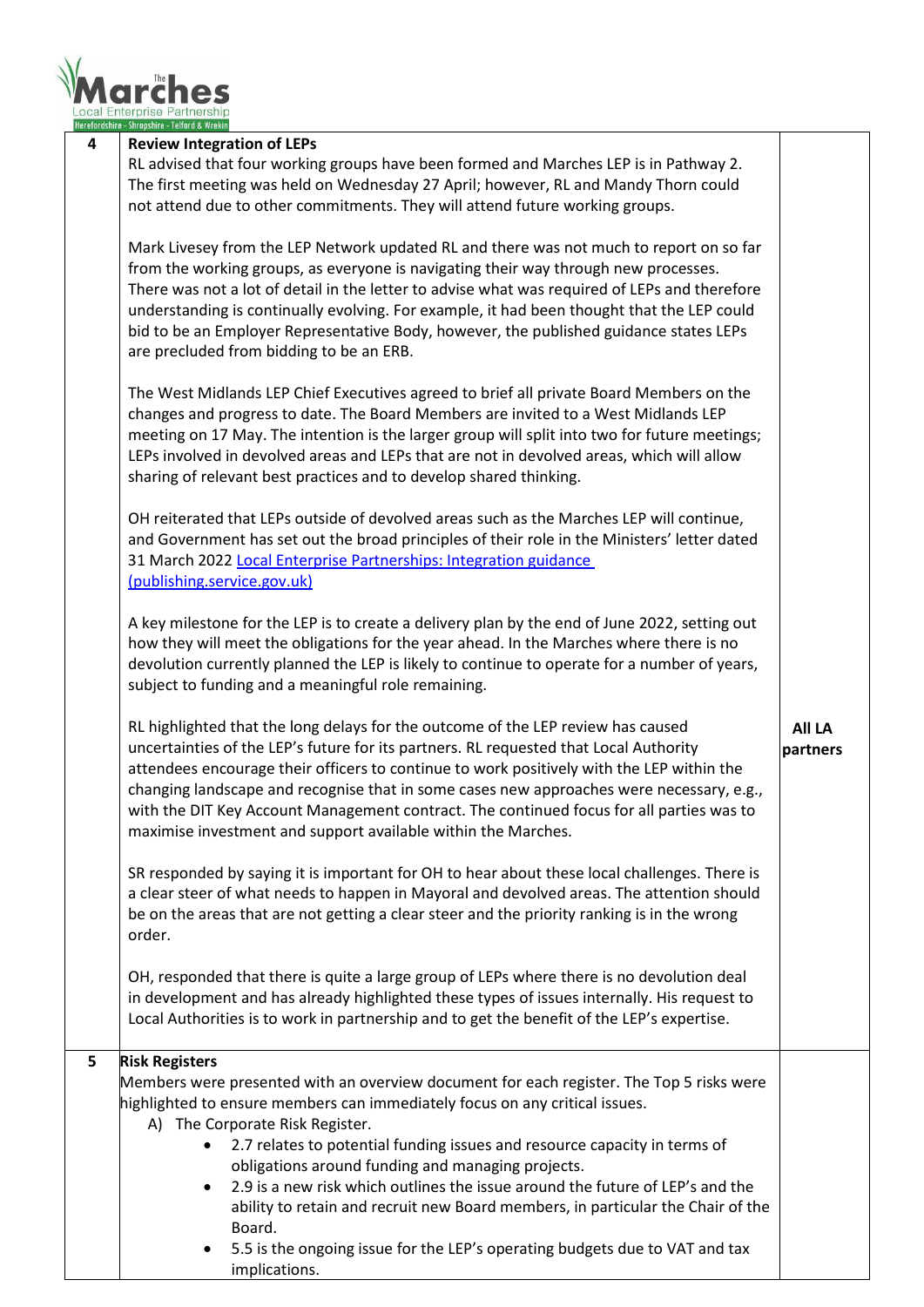

| 2.4 the LEP has received its core funding, which is why the risk rating has been<br>$\bullet$<br>downgraded, but there is a still a risk about the future of LEP's post this 12-<br>month period. |                 |
|---------------------------------------------------------------------------------------------------------------------------------------------------------------------------------------------------|-----------------|
| 6.4 relates to the change of Government policy on LEP's, and despite receiving<br>$\bullet$                                                                                                       |                 |
| the LEP Review letter discussion at agenda Item 4 indicates there are grey<br>areas about the future of LEP's and how it can proactively work with partners                                       |                 |
| to ensure this region gets a better deal in terms of levelling up and economic                                                                                                                    |                 |
| growth.                                                                                                                                                                                           |                 |
| SR responded to risk 2.9 stating recruiting new Board members was a greater risk than                                                                                                             |                 |
| recruiting a new Chair, as the Chair could be elected from within the existing Board members.                                                                                                     |                 |
| SR requested that if the LEP is unable to recruit a new Chair for the Board externally that<br>options to promote from within the existing board should be discussed.                             |                 |
| RL highlighted the need to clarify whether Board Members who have served two terms can be<br>considered for the position of Chair, and if taking a different role within the Board resets the     | <b>RL</b>       |
| clock in terms of allowed tenure.                                                                                                                                                                 |                 |
| RL, in response to risk 6.4, reiterated the importance of partners working collaboratively. The                                                                                                   | <b>All LA</b>   |
| LEP is there to complement and add value to what the Local Authorities and other partners,<br>including local colleges and private sector businesses, do.                                         | <b>Partners</b> |
| B) Programme Risk Register                                                                                                                                                                        |                 |
| This register sets out the main risks related to Local Growth Fund (LGF) and Getting                                                                                                              |                 |
| Building Fund (GBF), but also other programmes (Key Account Management, Growth<br>Hub etc.)                                                                                                       |                 |
| 3.20 Oxon Link Road - at the last Board meeting on 26 April members approved the<br>de-linking of the OLR project from the North West Relief Road. An updated project                             |                 |
| profile and delivery profile will be shared at the next PRMC meeting for approval of                                                                                                              |                 |
| a revised funding agreement.                                                                                                                                                                      |                 |
| 2.3 Capacity of the LEP team continues to be a risk.<br>٠                                                                                                                                         |                 |
| 3.18 An update on the Wetlands programme can be found at Item 7.                                                                                                                                  |                 |
| 3.21 Hereford City Centre improvements is a risk because it has money to spend in<br>this financial year                                                                                          |                 |
| 3.22 Pride Hill Centre need clarity on the future delivery arrangements, outputs, and<br>matched funding.                                                                                         |                 |
| i. Oxon Link Road                                                                                                                                                                                 |                 |
| Following LEP Board approval (26 April 2022) it was agreed:                                                                                                                                       |                 |
| The OLR project would be de-linked from the NWRR for the LEP's purposes.                                                                                                                          |                 |
| Detail relating to the revised Funding Agreement (not amending the values approved<br>٠                                                                                                           |                 |
| by LEP Board on 21 May 2019) be delegated to the first Performance Risk and                                                                                                                       |                 |
| Monitoring Committee following Shropshire Councils Planning Determination<br>Meeting (currently projected for June 2022).                                                                         |                 |
| At the LEP Board meeting Councillor Dean Carroll confirmed there was still a commitment                                                                                                           | <b>JG/RL</b>    |
| from Shropshire Council to fulfil their contractual obligations. SR requested that Matt Johnson<br>be invited to PRMC following Shropshire Councils Planning Determination Meeting.               |                 |
|                                                                                                                                                                                                   |                 |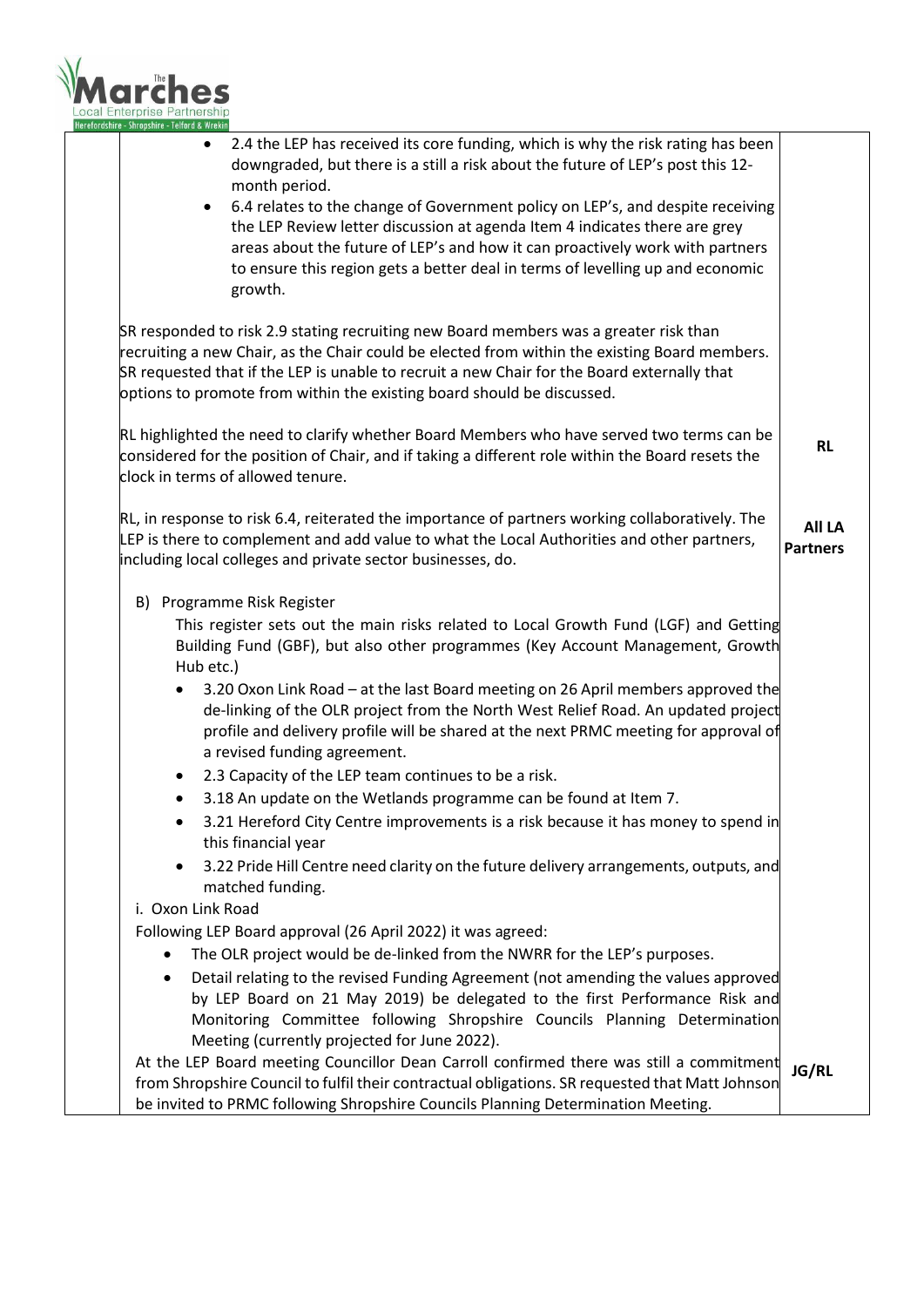

|                         | Herefordshire - Shropshire - Telford & Wrekin                                                                                                                                                                                                                                                                                                                                                                                                                                                                                                                                                                                                                                                                                                                                                                                                                                                                                                                                                                                                                                                                                                                                                                                                                                                                                                                                        |           |
|-------------------------|--------------------------------------------------------------------------------------------------------------------------------------------------------------------------------------------------------------------------------------------------------------------------------------------------------------------------------------------------------------------------------------------------------------------------------------------------------------------------------------------------------------------------------------------------------------------------------------------------------------------------------------------------------------------------------------------------------------------------------------------------------------------------------------------------------------------------------------------------------------------------------------------------------------------------------------------------------------------------------------------------------------------------------------------------------------------------------------------------------------------------------------------------------------------------------------------------------------------------------------------------------------------------------------------------------------------------------------------------------------------------------------|-----------|
| 6                       | <b>LEP Finances</b>                                                                                                                                                                                                                                                                                                                                                                                                                                                                                                                                                                                                                                                                                                                                                                                                                                                                                                                                                                                                                                                                                                                                                                                                                                                                                                                                                                  |           |
|                         | RL gave the following overview:<br>Currently waiting for 21/22 year-end accounts to be completed. The position is looking<br>$\bullet$<br>better than forecast due to the cost saving measures put in place. There has been a 25%<br>reduction in 22/23 core funding and the LEP will be unable to rely on interest on capital<br>funds, for instance LGF as it had done in previous years to prop up core costs as this<br>funding had now been defrayed.<br>The LEP can trade through the whole of 22/23 with its current cost base and current<br>$\bullet$<br>income which is good news for the LEP team. The LEP can trade through part of 23/24 but<br>will need to continually review. The LEP team is looking at several ways to make further<br>savings but there is a limit to how much the costs can be reduced before it impacts on the<br>effective operation of the LEP.<br>There is a 50% reduction in the Growth Hub funding awarded by BEIS. Meeting with the<br>$\bullet$<br>LEP team and West Midlands LEP teams to discuss Growth Hub funding and delivery<br>models. There is the need to manage expectations with partners as a 50% reduction in<br>Growth Hub fundings means the LEP will be unable to maintain the same level of<br>contributions. The LEP needs to understand what the Government expects to be<br>delivered in the return for the funding. |           |
|                         | FM requested details of the other cost centres to be circulated to PRMC members to be<br>circulated with the minutes.                                                                                                                                                                                                                                                                                                                                                                                                                                                                                                                                                                                                                                                                                                                                                                                                                                                                                                                                                                                                                                                                                                                                                                                                                                                                | <b>RL</b> |
| $\overline{\mathbf{z}}$ | <b>Performance Monitoring</b>                                                                                                                                                                                                                                                                                                                                                                                                                                                                                                                                                                                                                                                                                                                                                                                                                                                                                                                                                                                                                                                                                                                                                                                                                                                                                                                                                        |           |
|                         | Members were informed of the following:                                                                                                                                                                                                                                                                                                                                                                                                                                                                                                                                                                                                                                                                                                                                                                                                                                                                                                                                                                                                                                                                                                                                                                                                                                                                                                                                              |           |
|                         | a) Growth Deal (LGF) update                                                                                                                                                                                                                                                                                                                                                                                                                                                                                                                                                                                                                                                                                                                                                                                                                                                                                                                                                                                                                                                                                                                                                                                                                                                                                                                                                          |           |
|                         | All obligations in terms of LGF spend have been fulfilled by projects. LGF is closed now as an                                                                                                                                                                                                                                                                                                                                                                                                                                                                                                                                                                                                                                                                                                                                                                                                                                                                                                                                                                                                                                                                                                                                                                                                                                                                                       |           |
|                         | expenditure programme with the focus now moving onto the achievement of Outputs and<br>the drawing down of Match Funding. All the values for Freedom and Flexibilities have been                                                                                                                                                                                                                                                                                                                                                                                                                                                                                                                                                                                                                                                                                                                                                                                                                                                                                                                                                                                                                                                                                                                                                                                                     |           |
|                         | claimed. It has been a successful financial year.                                                                                                                                                                                                                                                                                                                                                                                                                                                                                                                                                                                                                                                                                                                                                                                                                                                                                                                                                                                                                                                                                                                                                                                                                                                                                                                                    |           |
|                         |                                                                                                                                                                                                                                                                                                                                                                                                                                                                                                                                                                                                                                                                                                                                                                                                                                                                                                                                                                                                                                                                                                                                                                                                                                                                                                                                                                                      |           |
|                         | b) Getting Building Fund (GBF) update                                                                                                                                                                                                                                                                                                                                                                                                                                                                                                                                                                                                                                                                                                                                                                                                                                                                                                                                                                                                                                                                                                                                                                                                                                                                                                                                                |           |
|                         | Integrated Construction Wetlands (ICW), the claims submitted and authorised exceeds<br>the projects revised profile by £27,000. All outstanding queries have been resolved.                                                                                                                                                                                                                                                                                                                                                                                                                                                                                                                                                                                                                                                                                                                                                                                                                                                                                                                                                                                                                                                                                                                                                                                                          | NA/JG     |
|                         | The project has fulfilled its obligations in terms of its 2021/22 Financial Year (FY)                                                                                                                                                                                                                                                                                                                                                                                                                                                                                                                                                                                                                                                                                                                                                                                                                                                                                                                                                                                                                                                                                                                                                                                                                                                                                                |           |
|                         | updated GBF spend profile. Having received advice from the LEP's Accountable Body                                                                                                                                                                                                                                                                                                                                                                                                                                                                                                                                                                                                                                                                                                                                                                                                                                                                                                                                                                                                                                                                                                                                                                                                                                                                                                    |           |
|                         | the overclaim value of £27,000 would be attributed to the 2022/23 FY for accounting                                                                                                                                                                                                                                                                                                                                                                                                                                                                                                                                                                                                                                                                                                                                                                                                                                                                                                                                                                                                                                                                                                                                                                                                                                                                                                  |           |
|                         | purposes. At a recent monitoring visit the project lead (Rachael Joy) has agreed to<br>attend future PRMC meetings to provide updates on both the ICW and Hereford City                                                                                                                                                                                                                                                                                                                                                                                                                                                                                                                                                                                                                                                                                                                                                                                                                                                                                                                                                                                                                                                                                                                                                                                                              |           |
|                         | Centre Improvements (HCCI) projects as both are within the top 5 Programme Risks,                                                                                                                                                                                                                                                                                                                                                                                                                                                                                                                                                                                                                                                                                                                                                                                                                                                                                                                                                                                                                                                                                                                                                                                                                                                                                                    |           |
|                         | providing assurance that they are still delivering according to their revised contracts.                                                                                                                                                                                                                                                                                                                                                                                                                                                                                                                                                                                                                                                                                                                                                                                                                                                                                                                                                                                                                                                                                                                                                                                                                                                                                             |           |
|                         | Pride Hill Remodelling, all GBF expenditure has been spent with the focus of the<br>$\bullet$                                                                                                                                                                                                                                                                                                                                                                                                                                                                                                                                                                                                                                                                                                                                                                                                                                                                                                                                                                                                                                                                                                                                                                                                                                                                                        | NA/JG     |
|                         | project now on the achievement of outputs and the drawing down of Match Funding.<br>Mark Barrow/Hayley Owen to attend a future PRMC meeting to provide detail on the                                                                                                                                                                                                                                                                                                                                                                                                                                                                                                                                                                                                                                                                                                                                                                                                                                                                                                                                                                                                                                                                                                                                                                                                                 |           |
|                         | delivery of the project, enabling PRMC to approve a variation to its current Funding                                                                                                                                                                                                                                                                                                                                                                                                                                                                                                                                                                                                                                                                                                                                                                                                                                                                                                                                                                                                                                                                                                                                                                                                                                                                                                 |           |
|                         | Agreement (as set out in 3.22 of the Programme Risk Register).                                                                                                                                                                                                                                                                                                                                                                                                                                                                                                                                                                                                                                                                                                                                                                                                                                                                                                                                                                                                                                                                                                                                                                                                                                                                                                                       |           |
|                         | Tackling Fuel Poverty has achieved its GBF expenditure and Match Funding profiles.<br>$\bullet$                                                                                                                                                                                                                                                                                                                                                                                                                                                                                                                                                                                                                                                                                                                                                                                                                                                                                                                                                                                                                                                                                                                                                                                                                                                                                      |           |
|                         | This has been an innovative project to build passive houses and the retrofitting of<br>existing houses. The project is currently delivering its outputs. Once completed it was                                                                                                                                                                                                                                                                                                                                                                                                                                                                                                                                                                                                                                                                                                                                                                                                                                                                                                                                                                                                                                                                                                                                                                                                       |           |
|                         | suggested the project should be considered for a case study, public relations                                                                                                                                                                                                                                                                                                                                                                                                                                                                                                                                                                                                                                                                                                                                                                                                                                                                                                                                                                                                                                                                                                                                                                                                                                                                                                        |           |
|                         | opportunity for what it has achieved.                                                                                                                                                                                                                                                                                                                                                                                                                                                                                                                                                                                                                                                                                                                                                                                                                                                                                                                                                                                                                                                                                                                                                                                                                                                                                                                                                |           |
|                         | NMITE - The funds have been passed through to Herefordshire Council as part of their<br>$\bullet$                                                                                                                                                                                                                                                                                                                                                                                                                                                                                                                                                                                                                                                                                                                                                                                                                                                                                                                                                                                                                                                                                                                                                                                                                                                                                    |           |
|                         | roles and responsibilities as Project Accountable Body for the project.<br>Stronger Communities - The LEP has received and processed both the period 11 claim<br>$\bullet$                                                                                                                                                                                                                                                                                                                                                                                                                                                                                                                                                                                                                                                                                                                                                                                                                                                                                                                                                                                                                                                                                                                                                                                                           |           |
|                         | (£481,345.82) and 12 claims (£328,250.48). This has resulted in £661,844.98 of claims                                                                                                                                                                                                                                                                                                                                                                                                                                                                                                                                                                                                                                                                                                                                                                                                                                                                                                                                                                                                                                                                                                                                                                                                                                                                                                |           |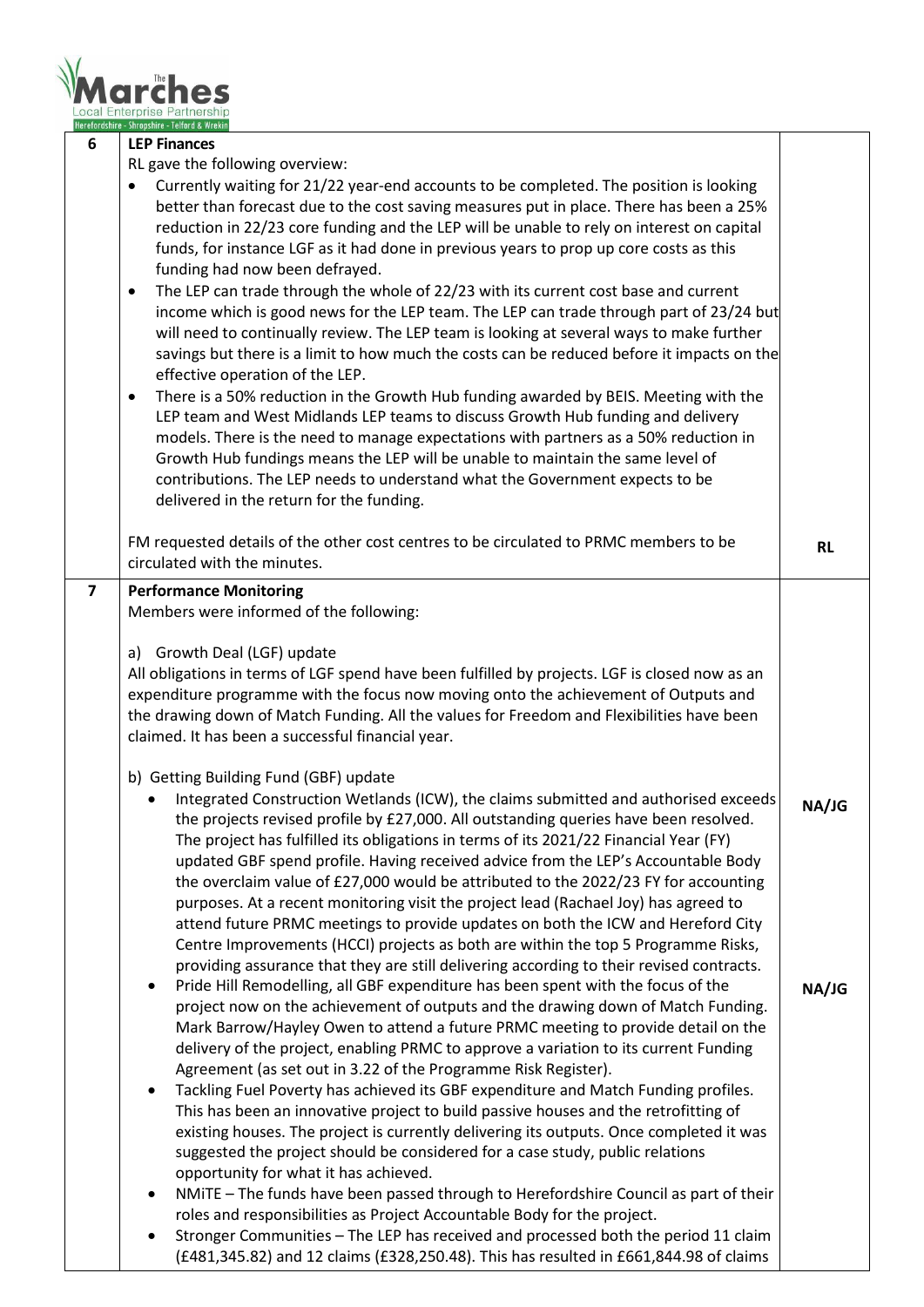

received in 2021/22 FY against a revised contractual profile of £640,000. It has been agreed with the LEP's Accountable Body for accounting purposes £640,000 will be attributed to 2021/22 FY with the balance of £27,746.23 in 2022/23 FY. Freedoms and Flexibilities confirmed obligations have been met.

Overall confirmation was provided that the LEP have fulfilled its obligations in terms of spend whilst acknowledging £2.6 million has been deferred to the 2022/23 FY through Freedoms & Flexibilities, which was been approved by PRMC and the Marches LEP Board.

c) MIF funding

RL advised that proposal to spend £4 million of Marches Investment Funding for a low carbon energy call, was approved by the LEP Board. It will be an open call to receive innovative bids for pilots or building on successful pilots elsewhere.

It is important for businesses to receive this type of innovation in view of the energy crisis. Suggest if a LA wanted to take the lead it would be good to spend £1m to top up the Business Energy Efficiency Programme that has been very successful in supporting local businesses. A business receives a free energy audit and a grant towards any energy efficient kit. £120,000 in addition to the £4m to be assigned to the LEP to administer the energy programme.

**RL**

**YS**

**KJ**

**KJ**

**KJ**

d) Growth Hub

Mentioned in Item 6, Growth Hub funding has been reduced by 50%. Delivery plans and more detail on Growth Hub finances to be discussed at next PRMC meeting on 16 June. e) Key Account Management (KAM)

- KJ provided the following update:
	- KAM is a Department for International Trade (DIT) funded project to help foreign owned businesses with their expansion and investment plans. The LEP has put in a business case for 6 months funding to provide this service and have proposed a new approach to delivering DiT required outputs. This needs to be discussed further with the Local Authorities.

## f) Skills Support

KJ provided the following update:

- The funding from the Careers and Enterprise Company is in place until the end of August 2022. Received initial paperwork for the funding September 2022 onwards, which will be approximately £200,000. This will be discussed with the LA Skills Leads at a meeting on 11 May 2022.
- Skills Advisory Panel (SAP), funding from the Department of Education has been capped at £55,000 which is a reduction in the funding. In addition, half of the money granted this year needs to be retained for the use by the anticipated new Employer Representative Body. Guidance for SAP priorities to be reviewed as part of the application for funding.
- As advised in Item 4, the LEP intended to apply to be an ERB but have been advised the opportunity is not open to LEP's.
- In previous years, the LEP has supported local authorities by funding a labour market analytics tool named EMSI. It is unlikely that the LEP will be able to continue its funding in view of the reduction in its SAP funding.